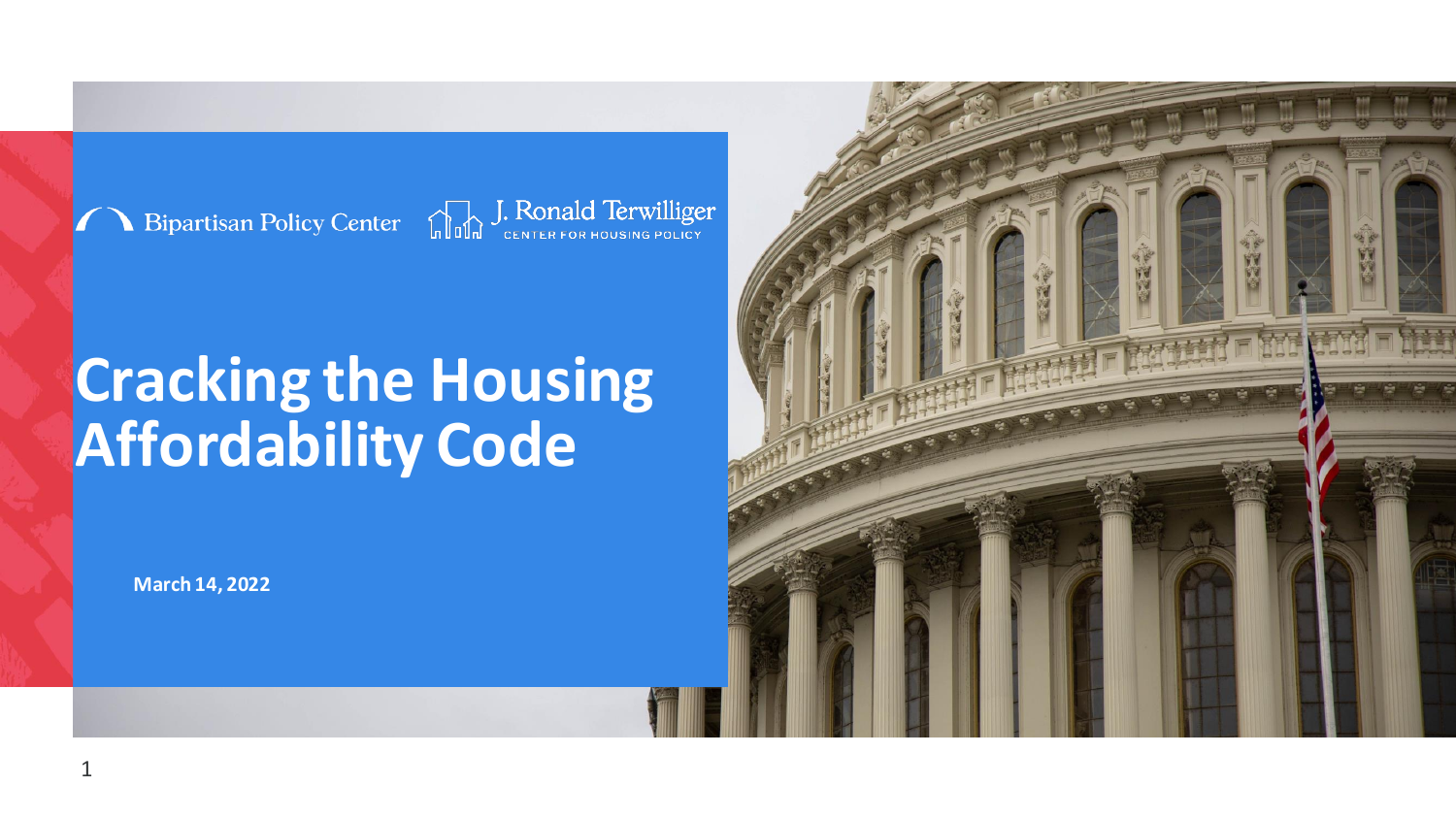### **Fewer Americans Can Afford Housing Nationwide**

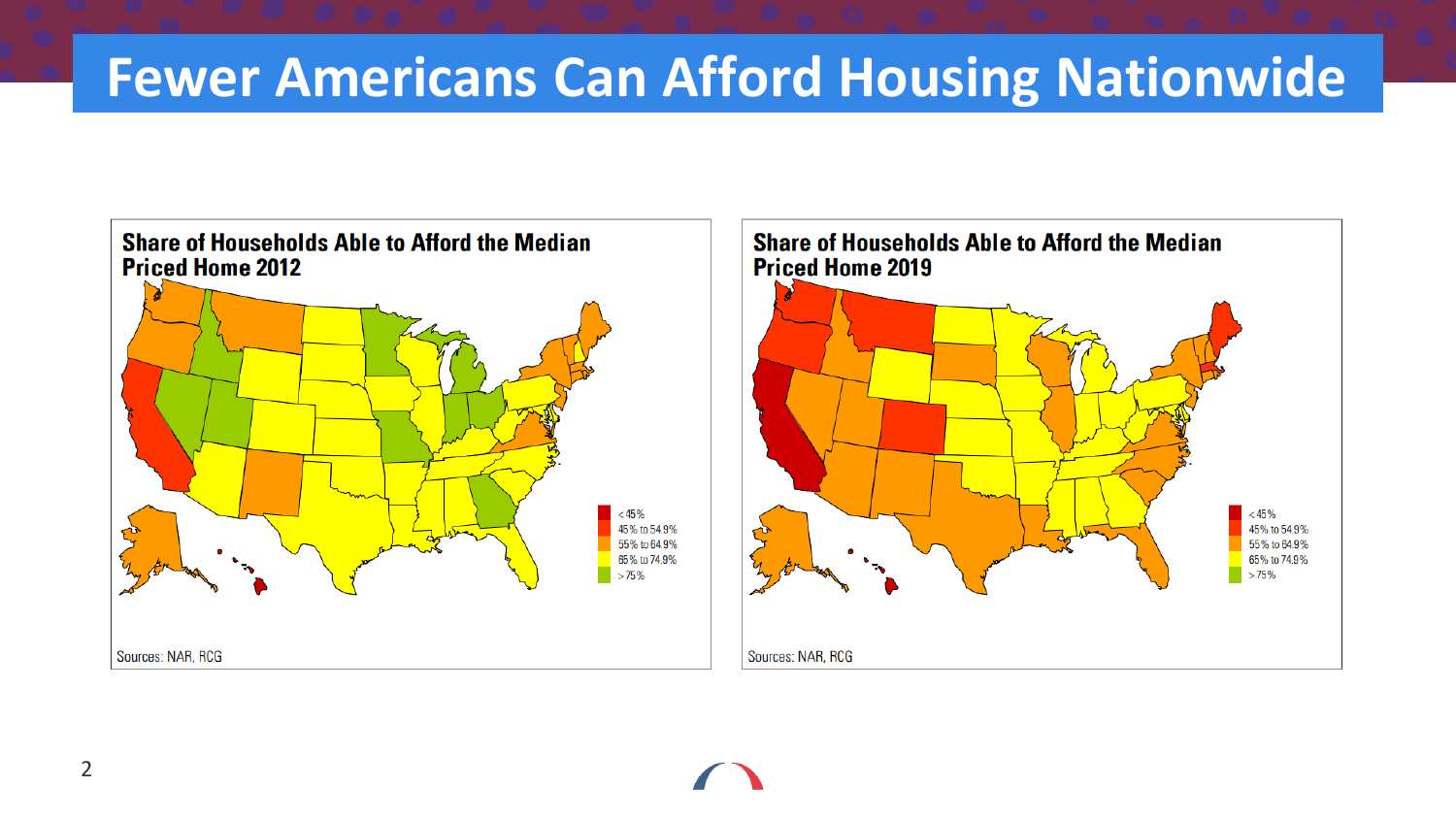### **The Supply Challenge**

*A recent NAR-commissioned study estimated a nationwide "underbuilding" gap of between 5.5 to 6.8 million housing units over the last 20 years.*

| <b>Building Type</b> | Long-Term Average<br>$(1968 - 2000)$ | 2001-2020 Average | <b>Annual Gap</b> | <b>Cumulative Gap</b><br>$(2001 - 2020)$ |
|----------------------|--------------------------------------|-------------------|-------------------|------------------------------------------|
| <b>Single Family</b> | 1,041,000                            | 940,000           | 101,000           | 2,020,000                                |
| 2-4 Unit             | 74,000                               | 19,000            | 55,000            | 1,100,000                                |
| 5+ Unit              | 387,000                              | 267,000           | 120,000           | 2,400,000                                |
| <b>Total</b>         | 1,501,000                            | 1,225,000         | 276,000           | 5,520,000                                |

**Source: [National Association of Realtors](https://cdn.nar.realtor/sites/default/files/documents/Housing-is-Critical-Infrastructure-Social-and-Economic-Benefits-of-Building-More-Housing-6-15-2021.pdf)**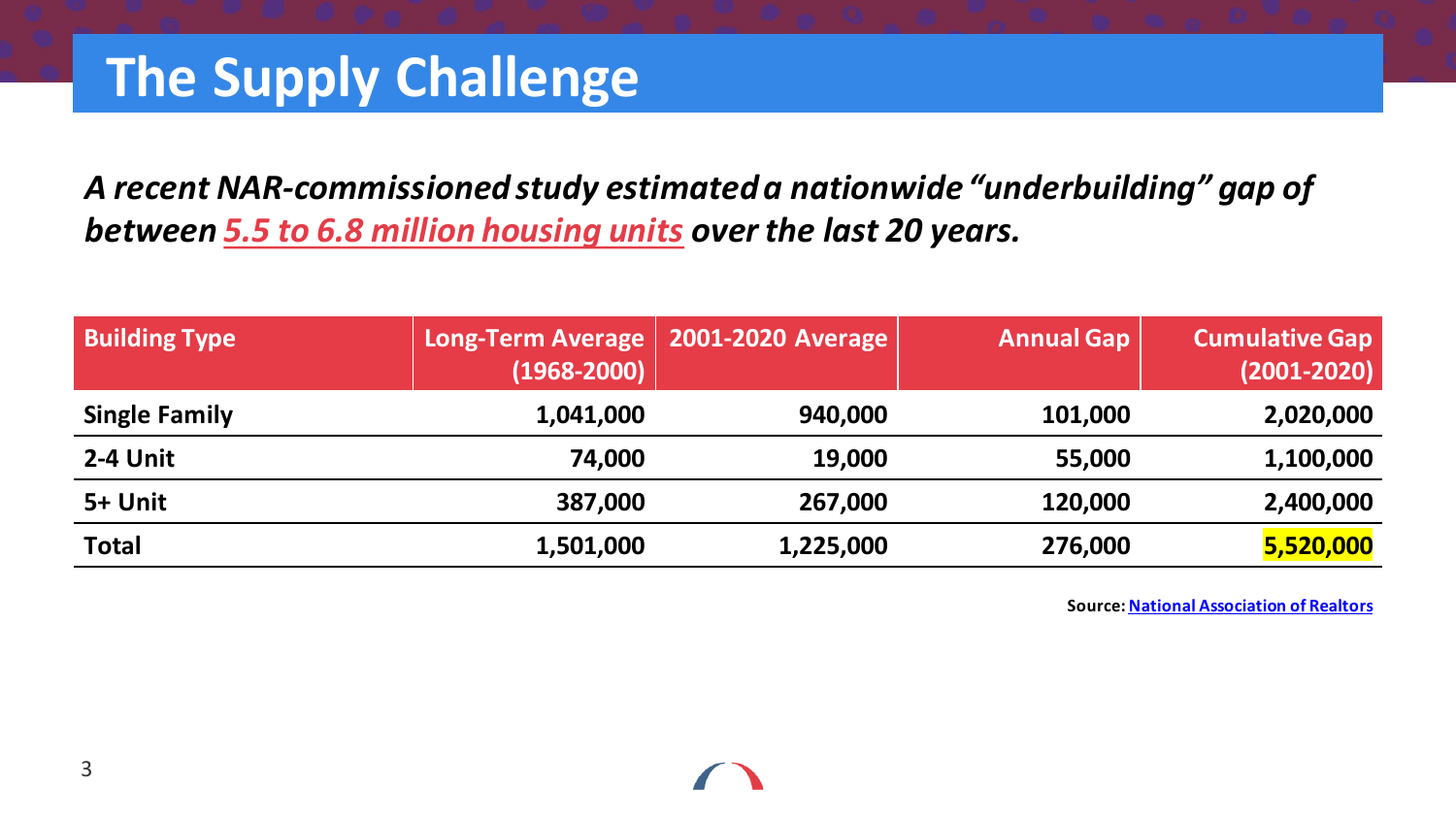### **The Supply Challenge**

#### **Housing Starts Per Person**

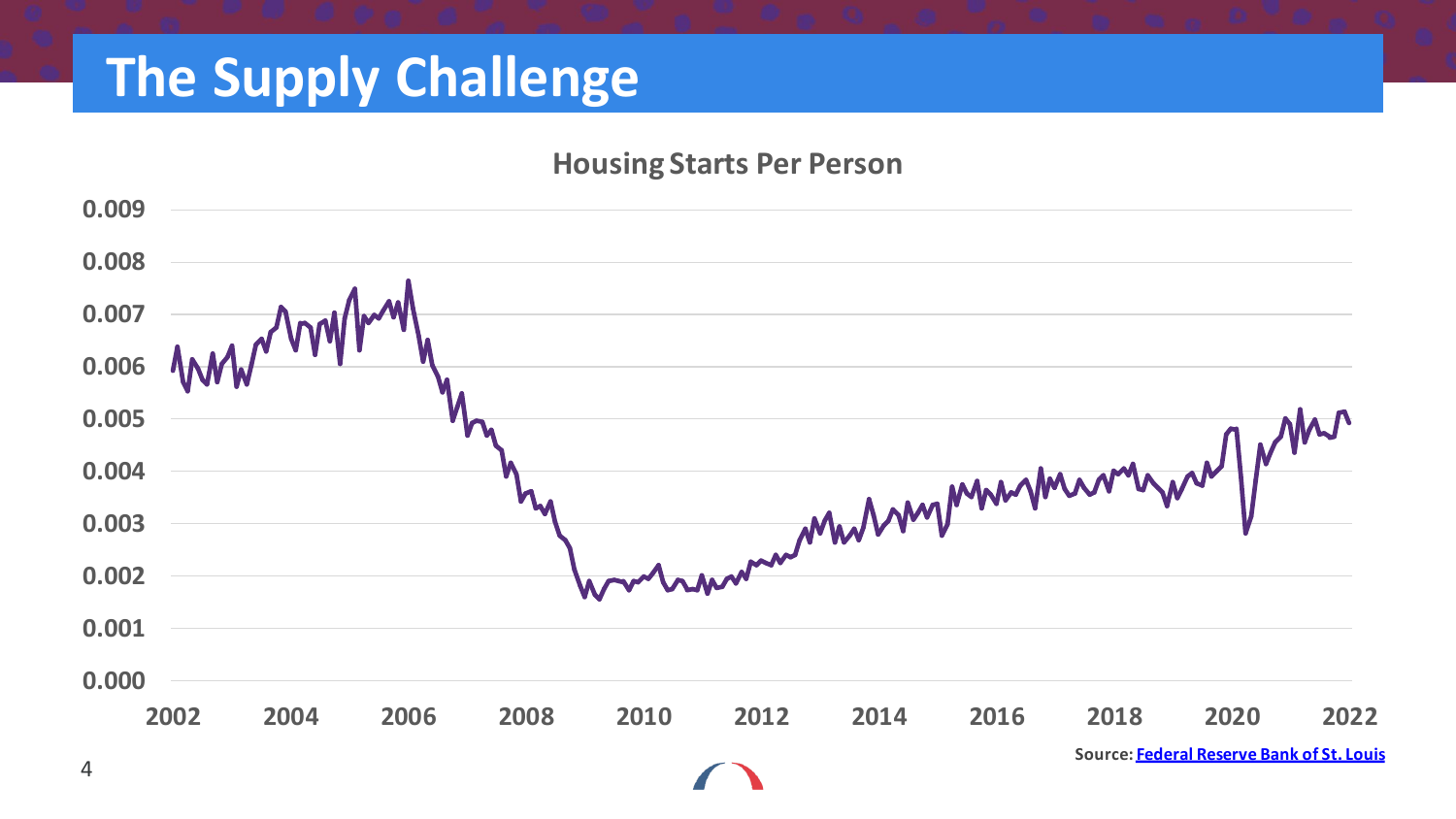### **Constrained Supply Pushes Up Prices**

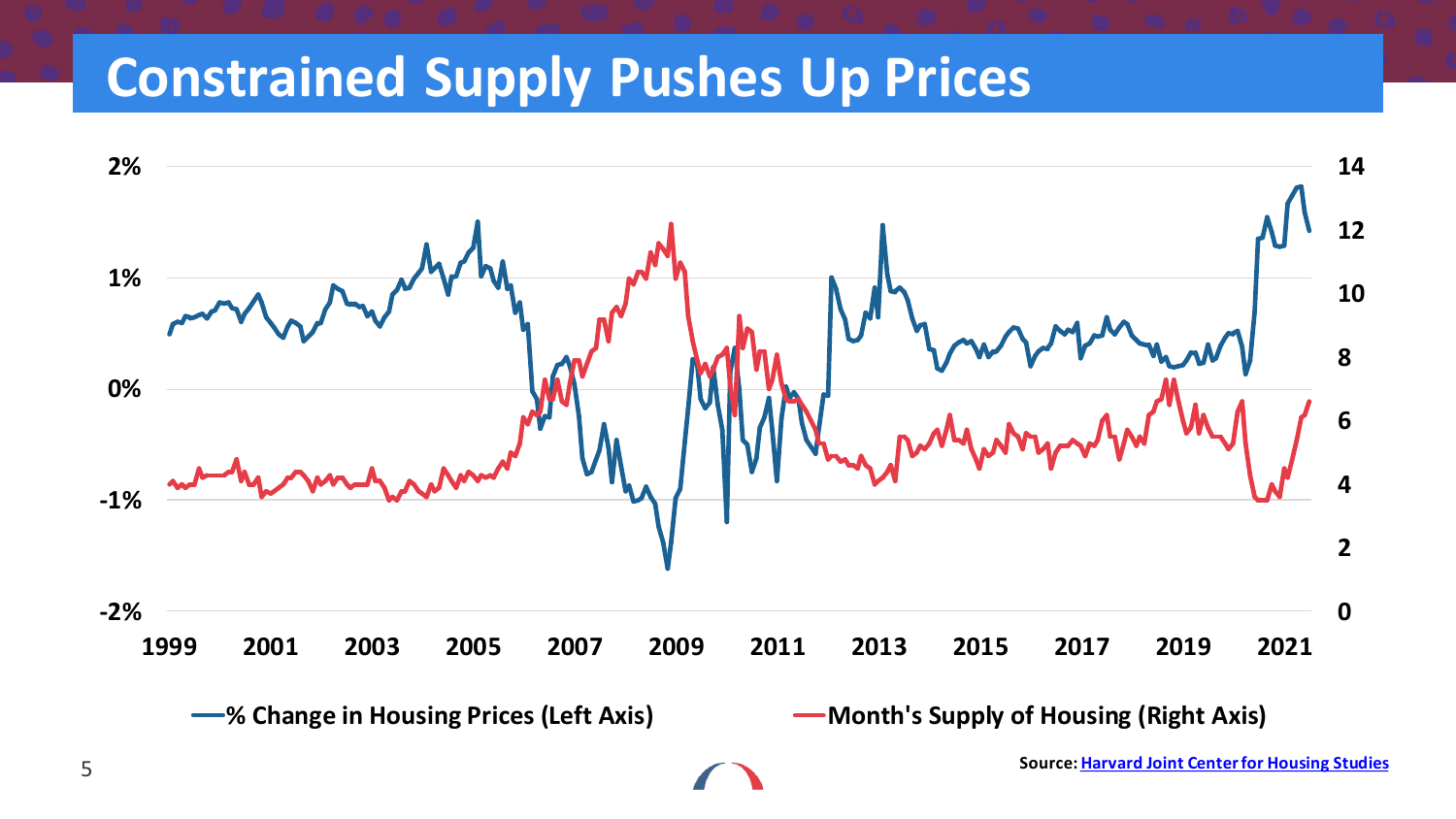### **The Demand Challenge**

### *Incomes have not kept pace with soaring rents and home prices.*

#### **Income Growth vs Housing Costs (Inflation Adjusted, 1999-2019)**

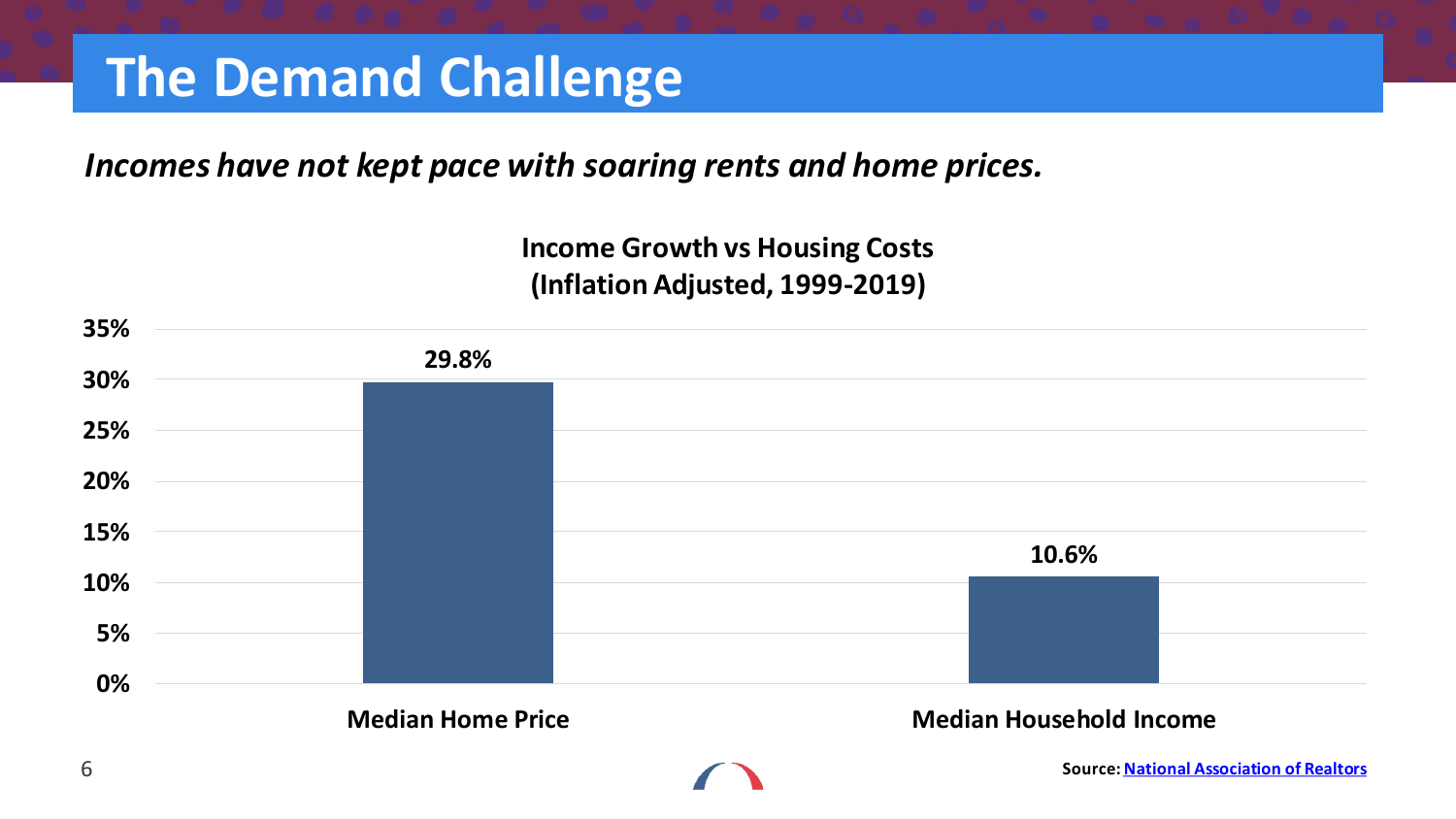- **Housing costs are rising quickly than national averages:**
	- Median home prices in Austin jumped from \$308,000 in January 2020 to \$476,700 in December 2021—a staggering **55% increase**.
	- Year-over-year rent prices saw a **40% increase** in December 2021, the biggest increase of any major metro area.
- **A ton of housing is being built—but it's still not enough:**
	- From 2010 to 2020, the Austin metro added **567k people** and **240k housing units**—33% and 34% increases, respectively.
	- In 2021, Austin produced more multifamily housing than either Houston or Dallas, despite being one-third the size.
	- Approximately **46%** of all new housing in Austin last year was multifamily.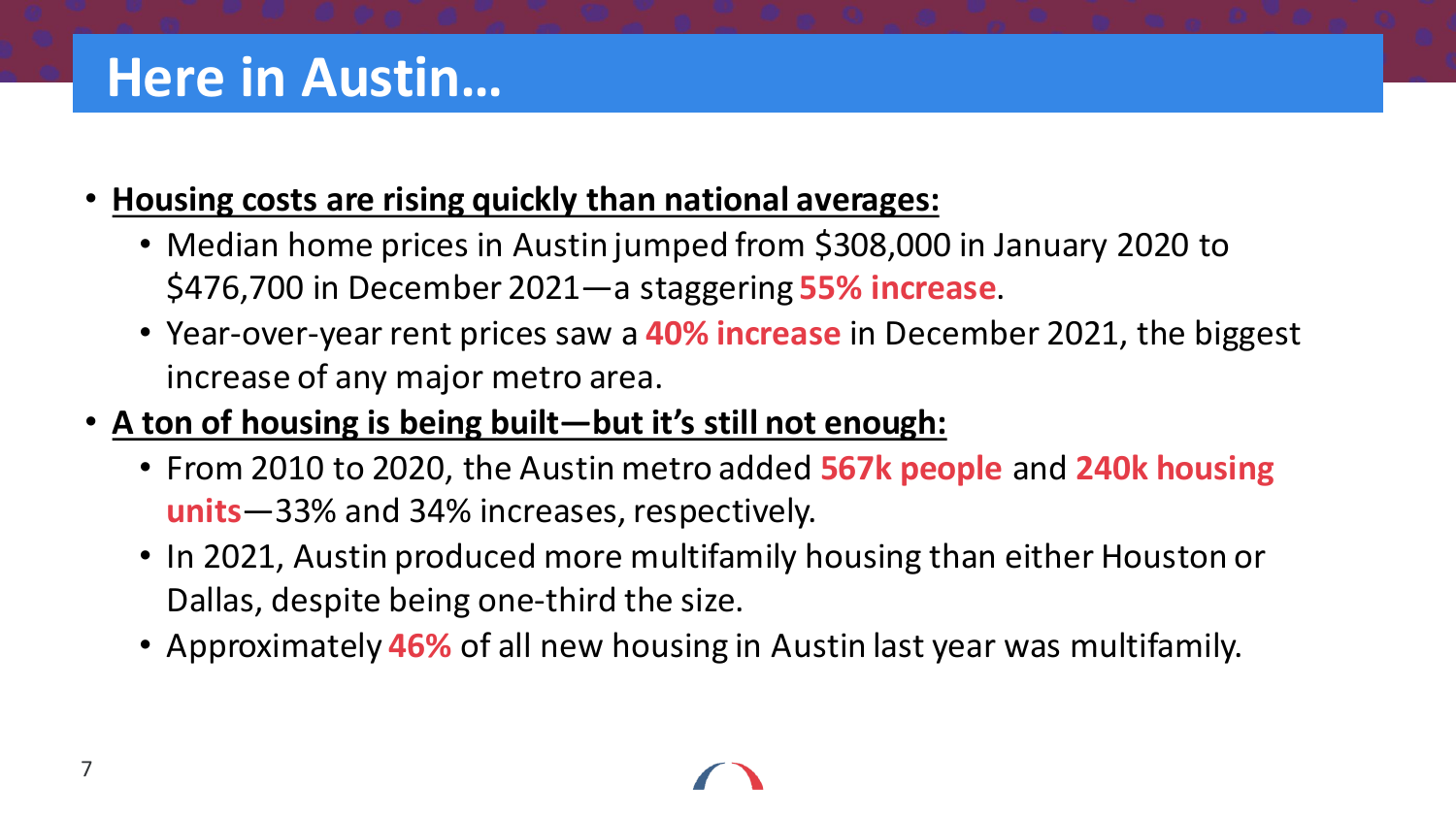### **Racial and Ethnic Disparities in Housing**

**Share of Households That Are Housing-Cost Burdened, 2019** 

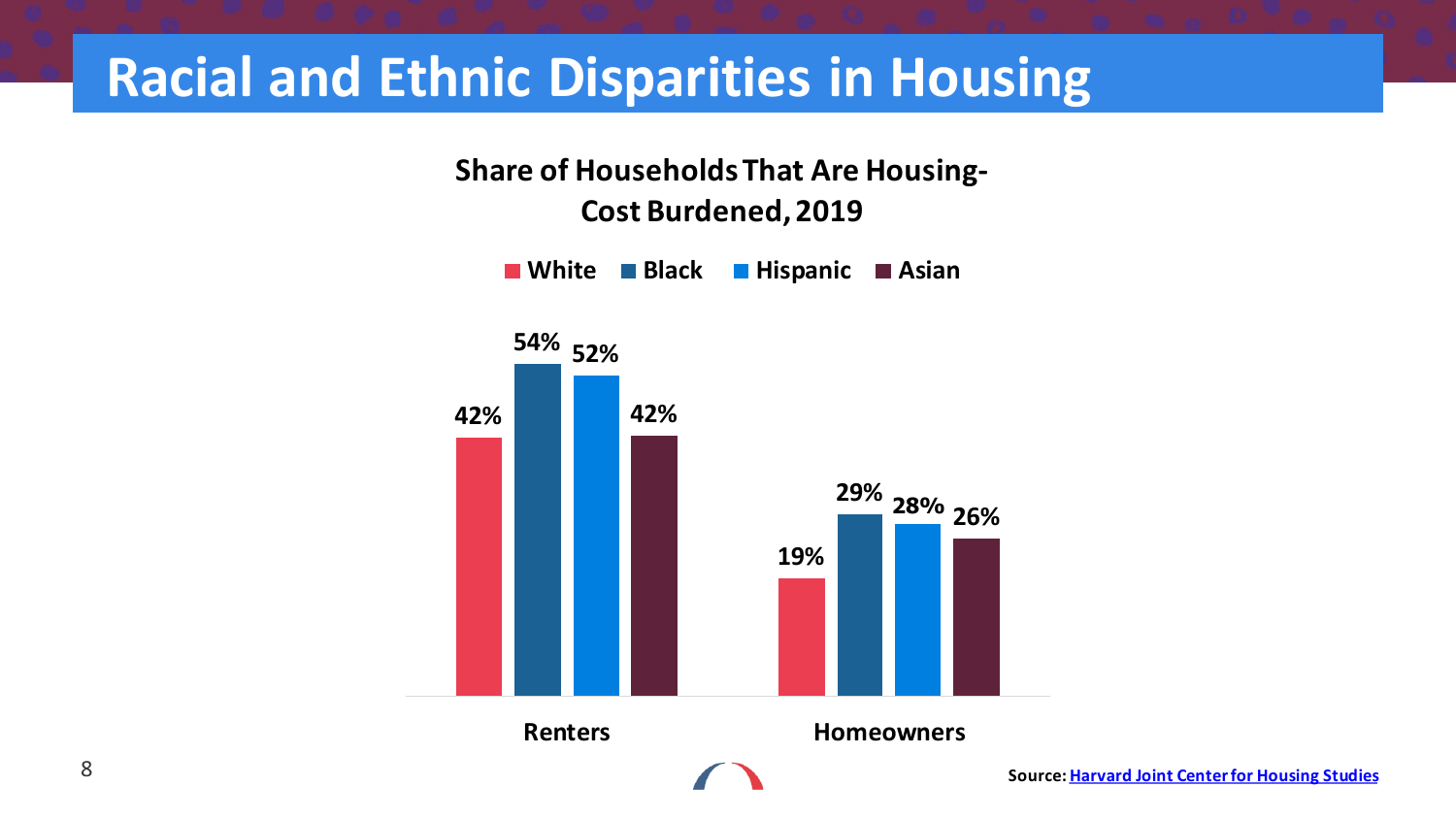### **Racial and Ethnic Disparities in Housing**



**U.S. Quarterly Homeownership Rates by Race and Ethnicity of Householders**

**Source: [U.S. Census Bureau](https://www.census.gov/housing/hvs/index.html)**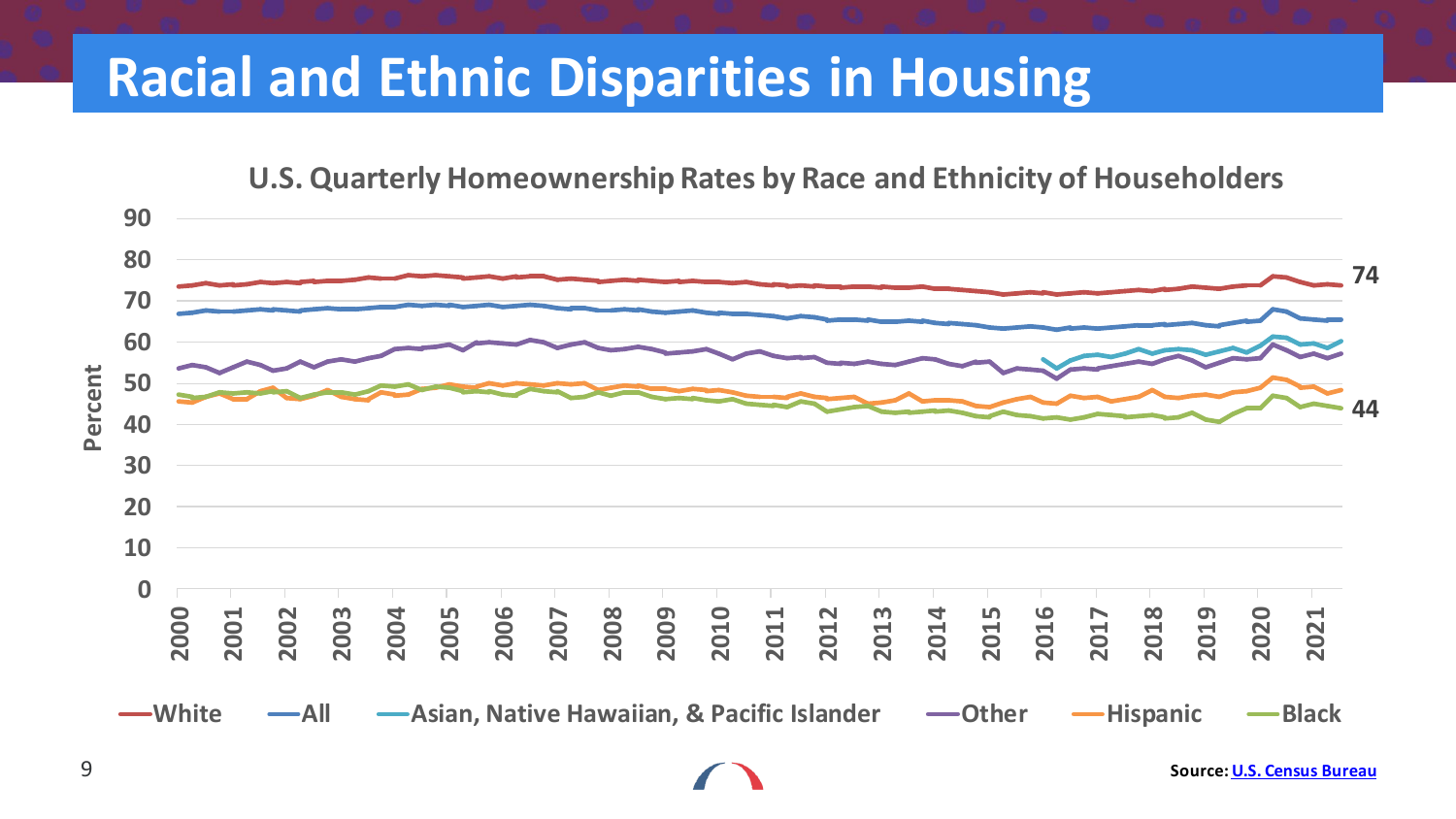# **"The Congress hereby declares…the goal of a decent home and a suitable living environment for every American family."**

**THE HOUSING ACT OF 1949**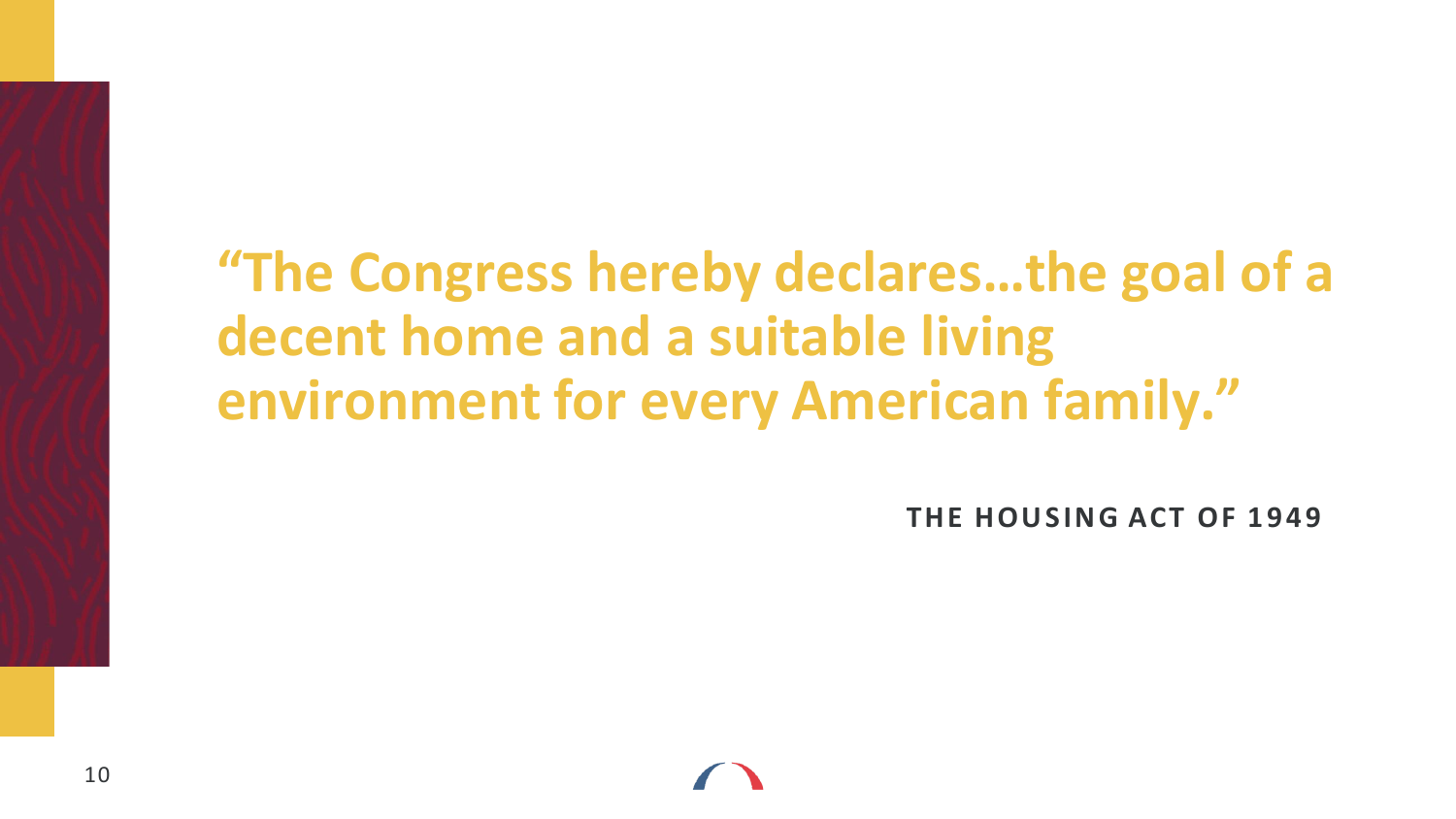# **Promising Solutions**

### **Enhancing Supply Supporting Families Supporting Families**

- **1. Increase Support for the Low-Income Housing Tax Credit**
- **2. Eliminate Restrictive Land Use and Zoning Policies**
- **3. Preserve Public Housing**
- **4. Build and Rehab Owner-Occupied Housing in Distressed Communities**
- 
- **1. Expand and Reform HUD's Housing Voucher Program**
- **2. Create a Permanent Emergency Rental Assistance Program**
- **3. Support Sustainable Homeownership**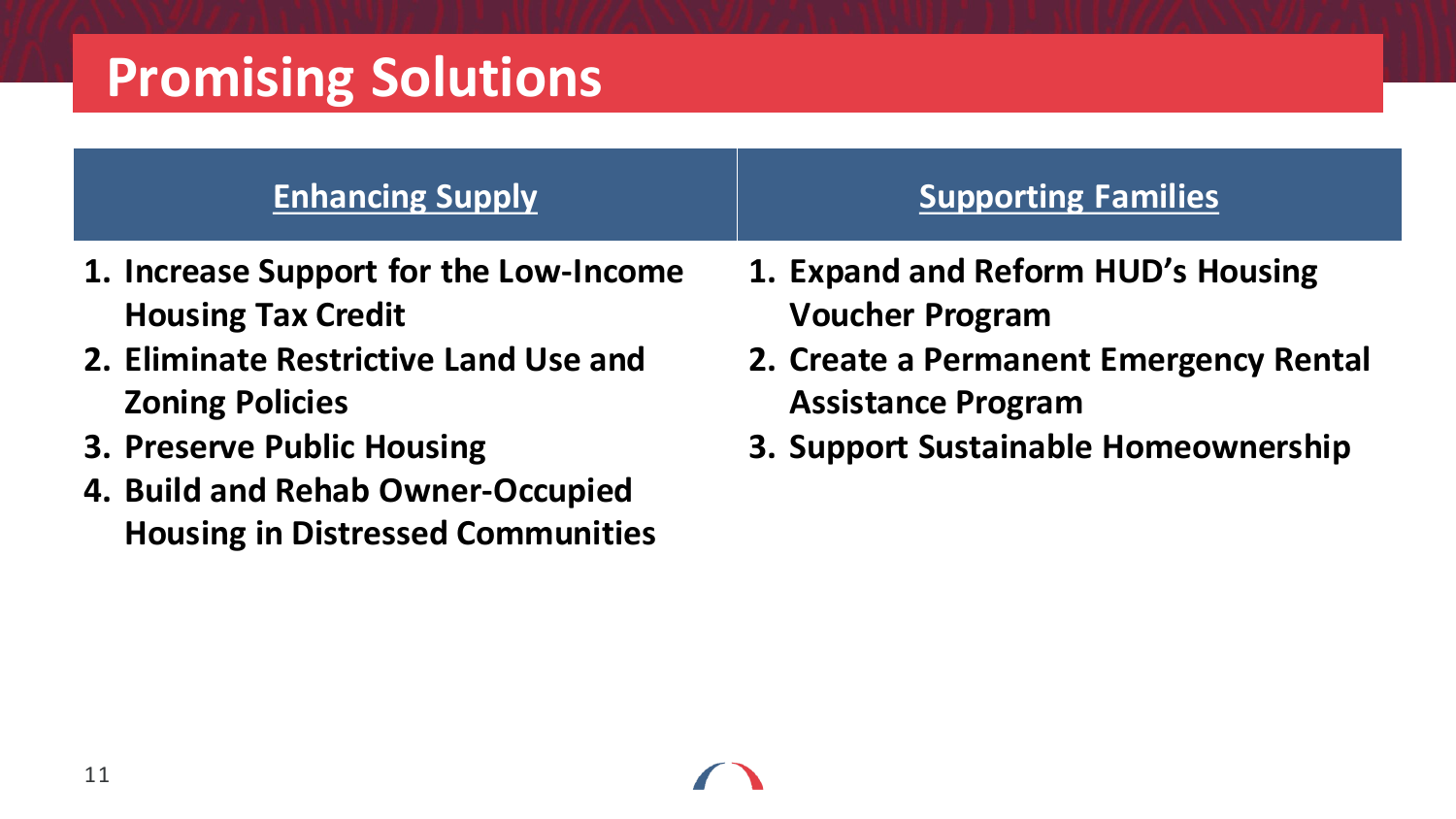### **BPC-Morning Consult Polling on Housing Issues**

problems

|                                                                                                                       | <b>Value Statement</b>                                                                                                                   | <b>Adults</b> | Democrats | Independents      | Republicans<br>82%<br>83%<br>79%<br>75%<br>80%<br>63%<br>64% |
|-----------------------------------------------------------------------------------------------------------------------|------------------------------------------------------------------------------------------------------------------------------------------|---------------|-----------|-------------------|--------------------------------------------------------------|
|                                                                                                                       | Every child and family should have access to<br>a safe, decent, and affordable home                                                      | 87%           | 93%       | 85%               |                                                              |
| Takeaway: There is also<br>strong support across<br>the political spectrum<br>on the fundamental<br>value of housing. | Zip codes, or where we live, should not<br>determine success in life                                                                     | 84%           | 89%       | 80%               |                                                              |
|                                                                                                                       | Housing is foundational to other positive life<br>outcomes such as staying healthy, holding<br>onto a job, and doing well in school      | 84%           | 90%       | 80%               |                                                              |
|                                                                                                                       | Our economy is stronger when all families<br>have access to quality homes they can afford                                                | 80%           | 89%       | 76%               |                                                              |
|                                                                                                                       | Owning a home is an essential part of the<br>American dream                                                                              | 79%           | 84%       | 71%<br>71%<br>71% |                                                              |
|                                                                                                                       | Housing is a human right                                                                                                                 | 74%           | 86%       |                   |                                                              |
|                                                                                                                       | To help people experiencing homelessness,<br>we should first get them off the streets and<br>into housing, then address other underlying | 74%           | 83%       |                   |                                                              |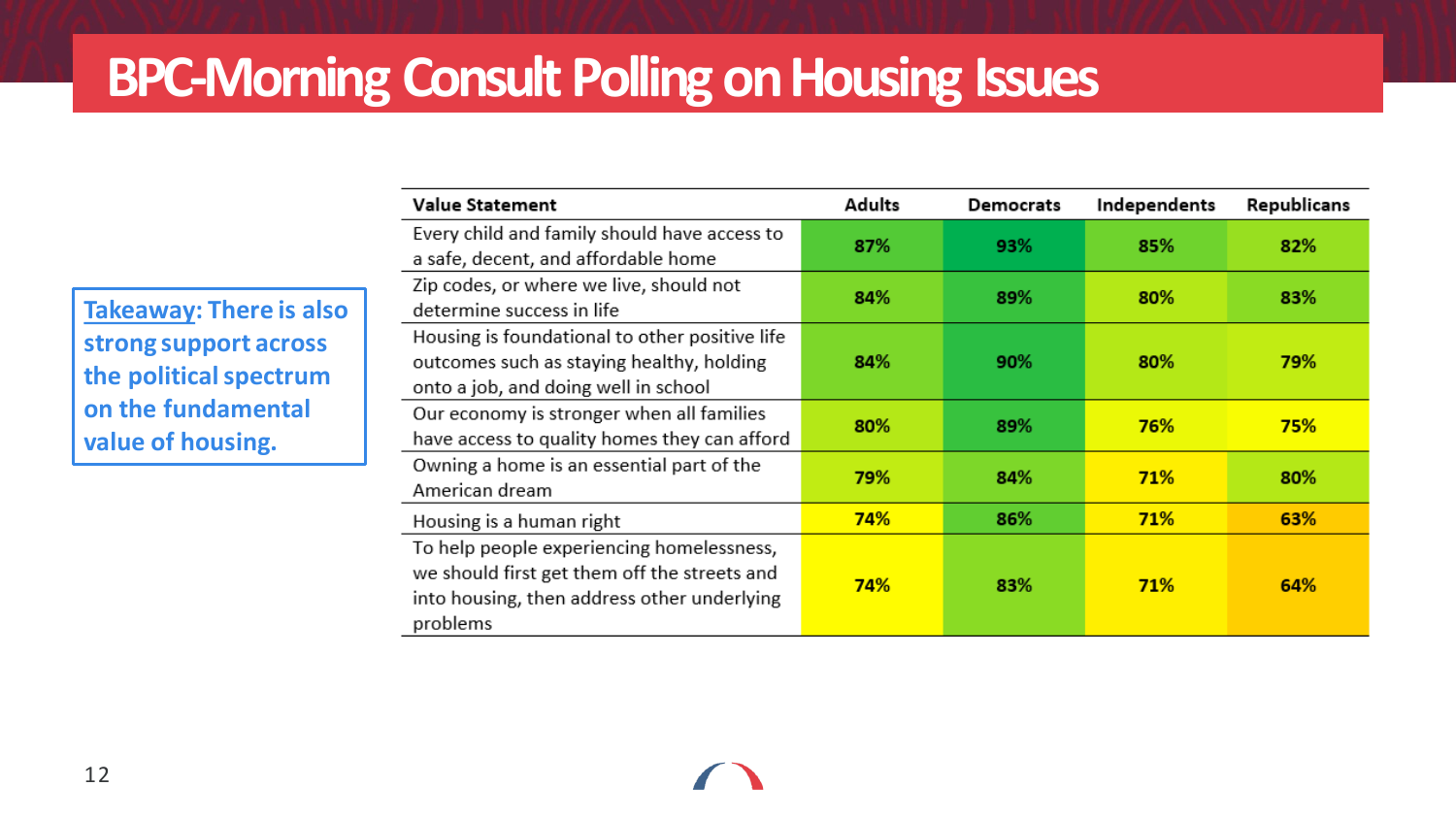## **BPC-Morning Consult Polling on Housing Issues**

|                                                                                                               | <b>Adults</b> | <b>Democrats</b> | Independents | <b>Republicans</b> |
|---------------------------------------------------------------------------------------------------------------|---------------|------------------|--------------|--------------------|
| Funding for home repairs and<br>modifications to help seniors age in<br>their own homes, prevent deadly falls | 76%           | 86%              | 71%          | 73%                |
| A first-time homebuyer tax credit                                                                             | 70%           | 79%              | 63%          | 64%                |
| Funding for limited, one-time assistance<br>to renters to prevent evictions                                   | 70%           | 83%              | 64%          | 57%                |
| Funding for public housing repairs                                                                            | 69%           | 83%              | 65%          | 57%                |
| Tax credits to develop and renovate<br>homes in distressed communities                                        | 69%           | 84%              | 64%          | 54%                |
| Funding for energy efficient and disaster<br>resilient home improvements                                      | 69%           | 83%              | 64%          | 56%                |
| Tax credits to develop low-income<br>affordable rental homes                                                  | 68%           | 84%              | 62%          | 55%                |
| Downpayment assistance for first-time<br>homebuyers                                                           | 66%           | 81%              | 60%          | 53%                |
| Funding for rural and tribal communities<br>with substandard housing                                          | 65%           | 80%              | 62%          | 50%                |
| Additional housing vouchers                                                                                   | 57%           | 75%              | 56%          | 36%                |
| Incentives to local communities to<br>remove zoning/land-use restrictions<br>that prevent new development     | 50%           | 66%              | 45%          | 35%                |

**Takeaway: Most housing proposals that had been under consideration in the Build Back Better Act enjoy broad public support.**

*See all results [here.](https://bipartisanpolicy.org/blog/bpc-morning-consult-2021-housing/)*